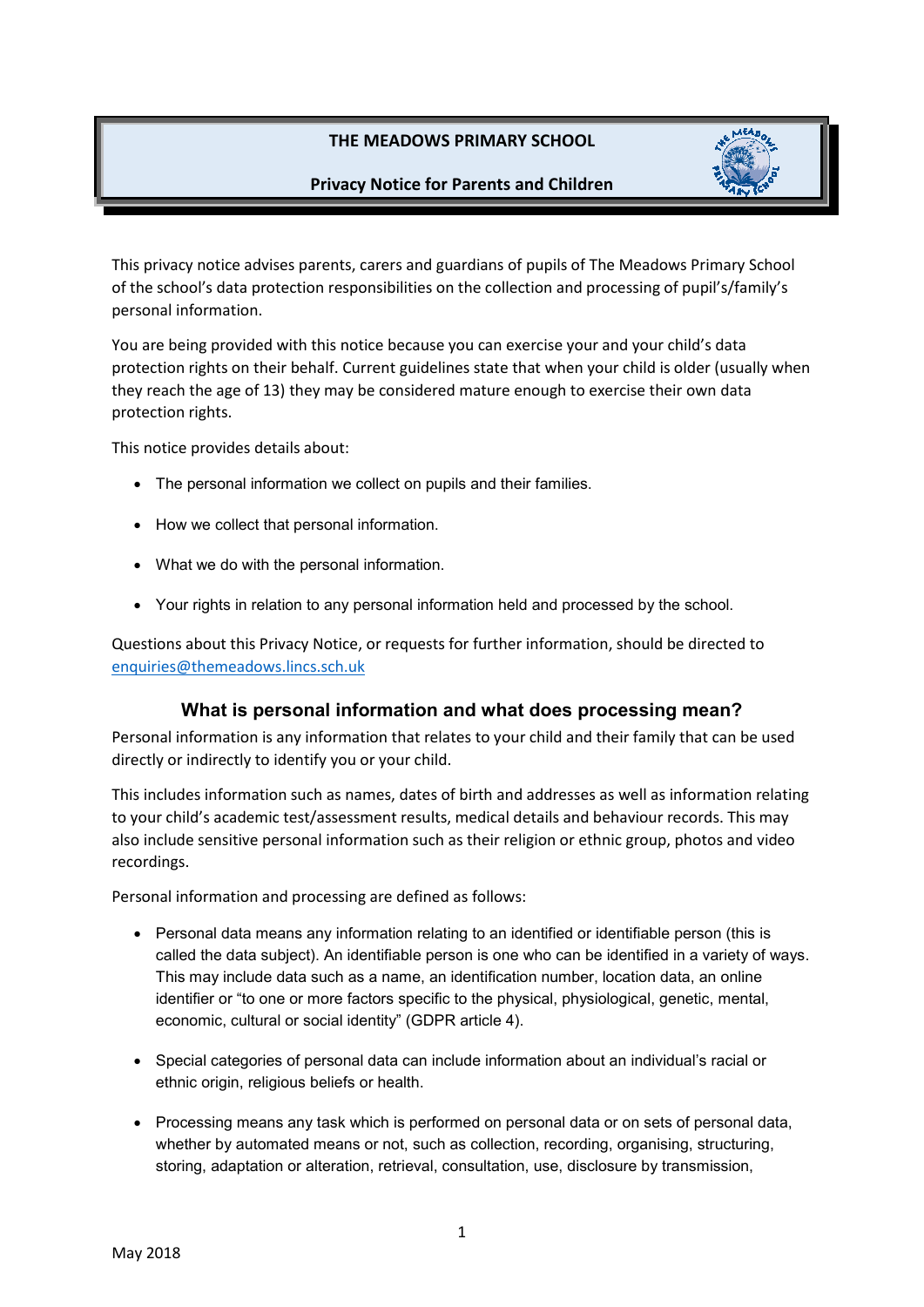dissemination or otherwise making available, alignment or combination, restriction, erasure or destruction (GDPR article 4).

# **Data protection principles**

We process personal data about our pupils in accordance with the following data protection principles:

- We process personal data lawfully, fairly and in a transparent way.
- We collect personal data only for specified, explicit and legitimate purposes.
- We process personal data only where it is adequate, relevant and limited to what is necessary for the purposes of processing.
- We keep accurate personal data and take all reasonable steps to ensure that inaccurate personal data is rectified or deleted without delay.
- We keep personal data in a form which may identify you or your child for no longer than is necessary for the purpose of the processing or, if for longer periods, for such reasons as permitted by the GDPR.
- We take appropriate steps to make sure your personal data is stored securely and protected from unauthorised or unlawful access or processing, accidental loss, destruction or damage.

In our privacy notices, we tell individuals the reasons for processing their personal data, how we use their data and the legal basis for processing. We will not process personal data of individuals for reasons other than the stated purpose/s.

Where we process special categories of personal data or criminal records data to perform statutory checks relating to the Safeguarding of children, this is done in accordance with the school's Safeguarding Policy, or for legal reasons. We will update personal data promptly if the individual advises that his/her information has changed or is inaccurate.

## **Our legal basis (grounds) for using pupils' and parents'/carers' personal data**

There are several reasons why we hold, process and share pupils' and their parents'/carers' personal data. Under data protection laws, the lawful reasons for processing personal data include:

- Consent.
- For the performance of a contract.
- To comply with a legal obligation.
- To protect the vital interests of the pupil or another person.
- For a task carried out in the public interest.

Sometimes the handling of pupils' personal data falls within several of the above lawful grounds.

#### **Consent**

We may ask for your consent to use your child's information in certain ways. If we ask for your consent to use your child's personal data, you can take back this consent at any time by contacting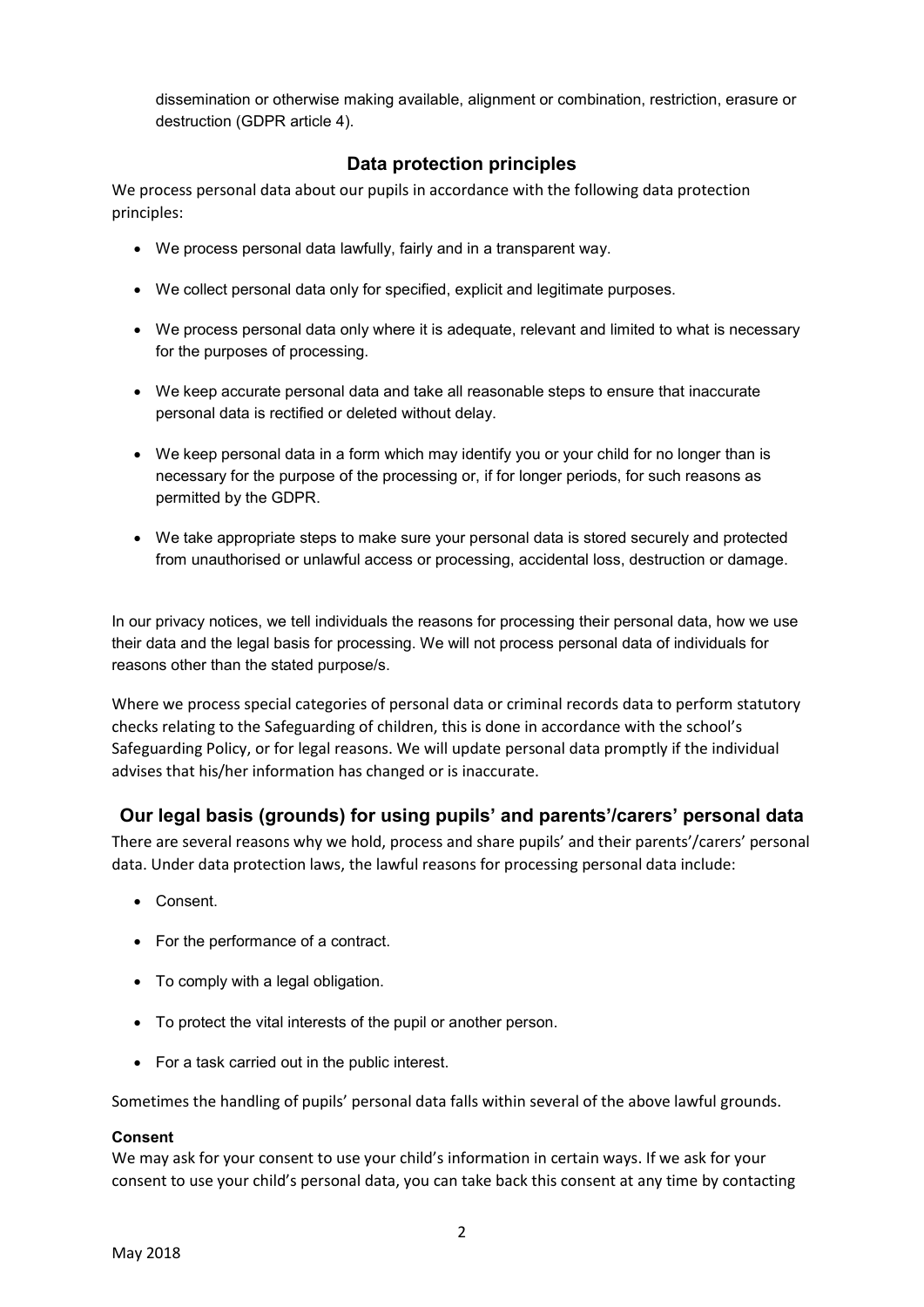the school office. Any use of your child's information before you withdraw your consent remains valid.

### **Legal obligation**

This is where we need to use pupils' personal data to comply with a legal obligation.

Statutory reporting requirements to the Department for Education (DFE) are included within this section. As is disclosing information to third parties such as the courts or the police where we are legally obliged to do so.

#### **Vital interests**

This legal basis can be used where, for example, we need to disclose information about pupils to prevent them or someone else from being seriously harmed. An example can include providing information to a medical professional about a pupil in circumstances where they are unable to provide the information themselves or you are unable to. It may cover an emergency or safeguarding situation.

#### **Public interest**

We consider that we are acting in the public interest when providing education.

Specifically, we have a public interest in:

- Providing an education.
- Fulfilling our safeguarding obligations and investigating complaints that may be connected with you or when investigating complaints by others.
- Promoting the interests of the school.
- Managing the school efficiently.

## **Why do we collect and process pupils' and parent/carer's personal data?**

We use pupils' and parent/carer's personal data to:

- Support pupil learning.
- Monitor and report on pupil progress.
- Provide appropriate pastoral care.
- Review the quality of our services.
- Comply with the law regarding data sharing.

### **How do we obtain personal data?**

We obtain personal data in a variety of ways. Some of the information comes from the admissions forms and consent forms which you complete and return to us. This can contain information about you as well as your child and the same principles contained in this notice apply regarding your personal data. We also receive information about pupils from other schools and agencies, such as healthcare professionals. Information is also obtained from teachers, your child and other pupils (ie: when resolving playground disagreements).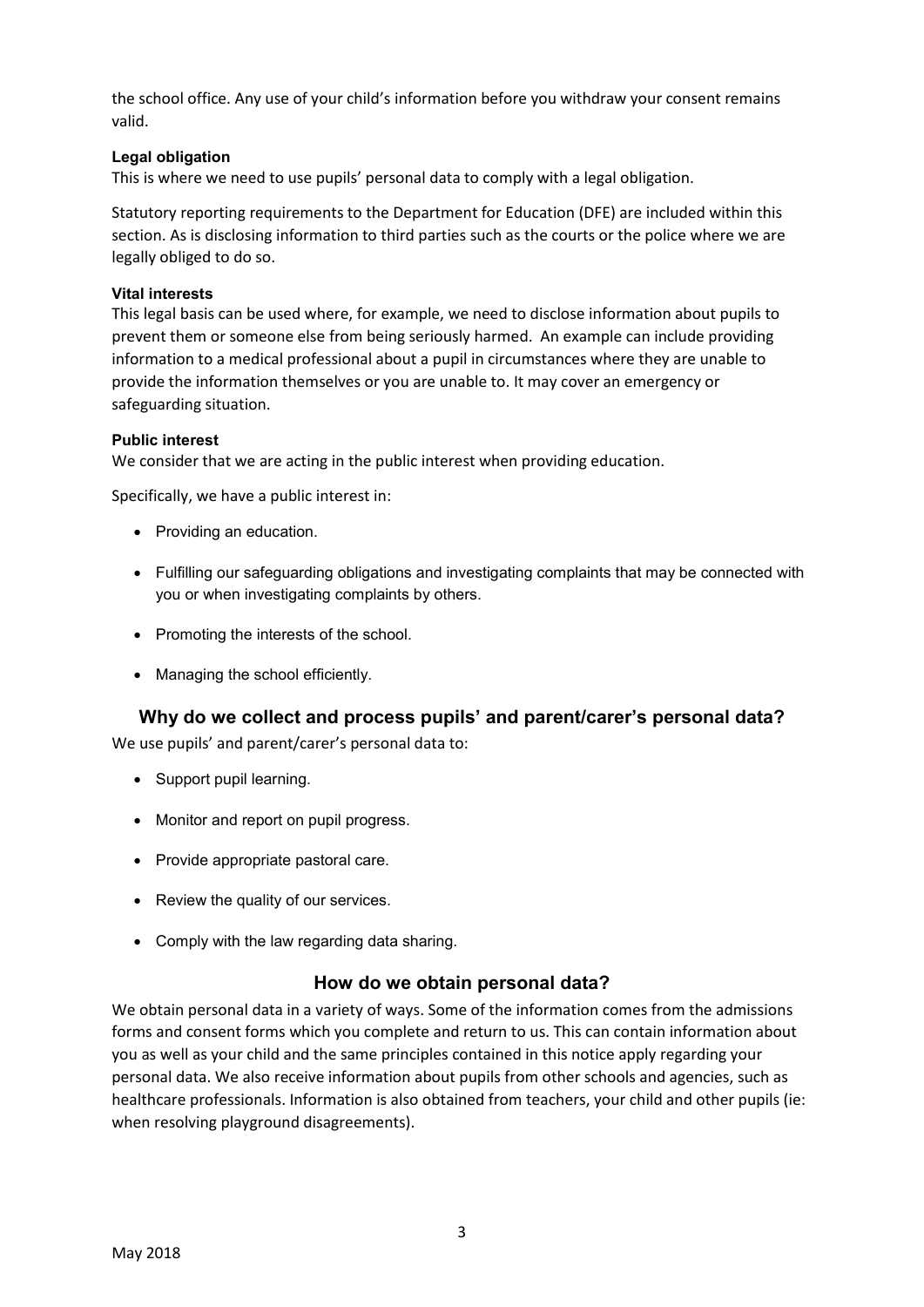# **Who do we share pupils' personal data with?**

We do not share information about our pupils with anyone without consent unless the law and our policies allow us to do so.

We share pupils' data with the DFE on a statutory basis. This data sharing informs school funding and allows us to monitor how well children in our school learn and achieve.

Pupils' data, where it is reasonable to do so, may also be shared with other professionals. In addition, a data security contract with a third-party IT services provider or as part of on-line, cloudbased storage, may also process your personal data for the purpose of securely holding and protecting it.

### **The National Pupil Database (NPD)**

The NPD is owned and managed by the DFE. It contains information about pupils in schools in England. It provides invaluable evidence on educational performance to inform independent research, as well as studies commissioned by the DFE. It is held in electronic format for statistical purposes. This information is securely collected from a range of sources including schools, local authorities (LAs) and awarding bodies.

We are required by law to provide information about our pupils to the DFE as part of statutory data collections, such as the school census and early years' census. Some of this information is then stored in the NPD. The law that allows this is the Education (Information About Individual Pupils) (England) Regulations 2013.

To find out more about the NPD, go to www.gov.uk/government/publications/national-pupildatabase-user-guide-and-supporting-information.

#### **Third parties**

The DFE may share information about our pupils from the NPD with third parties who promote the education or well-being of children in England by:

- Conducting research or analysis.
- Producing statistics.
- Providing information, advice or guidance.

The DFE has robust processes in place to ensure the confidentiality of our data is maintained. There are stringent controls in place regarding access to and use of the data. Decisions on whether the DFE releases data to third parties are subject to a strict approval process and based on a detailed assessment of:

- Who is requesting the data.
- The purpose for which it is required.
- The level and sensitivity of the requested data.
- The arrangements in place to store and handle the data.

To be granted access to pupil information, organisations must comply with strict terms and conditions covering the confidentiality and handling of the data, security arrangements and retention and use of the data.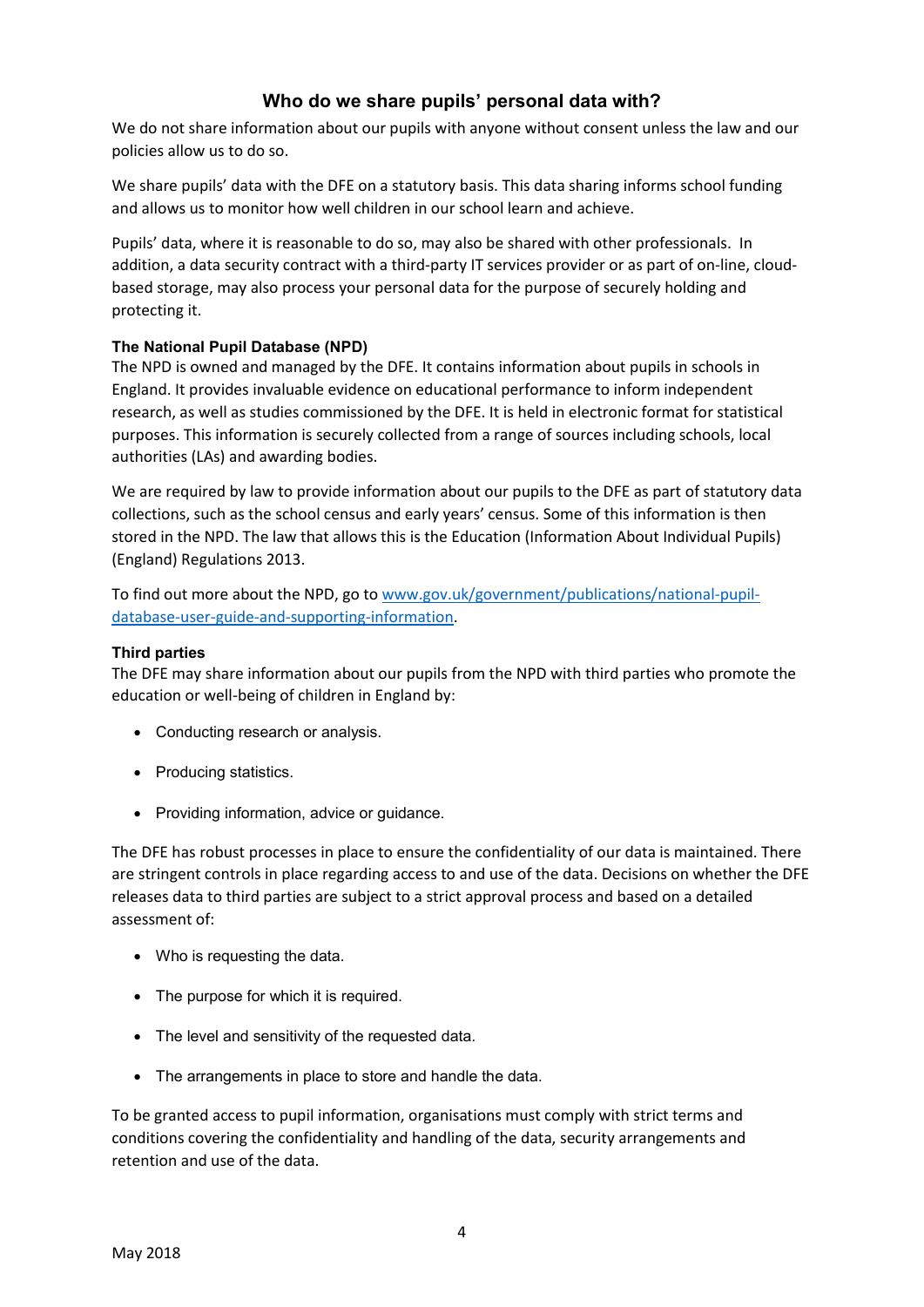For more information about the DFE's data sharing process, please visit: www.gov.uk/dataprotection-how-we-collect-and-share-research-data.

For information about which organisations the DFE has provided pupil information to (and for which project), please visit: www.gov.uk/government/publications/national-pupil-database-requestsreceived.

### **Further examples of why we collect, hold and share pupils' personal data**

Here are some further examples of why we collect, hold and share pupils' personal data. If you would like more information about any of these, please contact our Data Protection Officer (Wendy Gillings) via the school office or by e-mail at enquiries@themeadows.linsc.sch.uk .

- We may need to share information about your child's health and wellbeing with those who have responsibility for pupil welfare.
- We need to tell all appropriate members of staff if your child has specific medical needs.
- We need to tell all appropriate members of staff if your child might need extra help with some tasks.
- We may need to provide information containing your child's personal data to other schools. We may need to pass on information which they need to look after your child.
- We may need to share data with external testing agencies.
- We will only share your child's information with other people and organisations when we have a legitimate reason to do so.
- As a maintained school, The Meadows Primary School is required to share information about our pupils with our Local Authority (Lincolnshire County Council) and the DFE under the Education (Information About Individual Pupils) (England) Regulations 2013.
- Sometimes we need to share information with the police or our legal advisers to help with an inquiry. For example, safeguarding issues or injuries.
- We might need to share pupils' information with consultants, experts and other advisers who assist us in the running of the school, if this is relevant to their work.
- On occasions external consultants/contractors may have temporary access to personal data held by the school. For example, IT consultants might be granted temporary access to pupils' personal data in order to fulfil their contract(s). Access will only be granted to consultants who have demonstrated compliance with the school's data protection standards.
- The school uses various IT systems. This may include using on-line cloud-based storage systems to hold pupil data. Before use, the school ensures that adequate security measures are in place.
- We may need to share some information with our insurance provider (eg: to process a claim).
- We may need information about any court proceedings or judgements concerning your child. This is so that we can safeguard your child's welfare and the welfare of other pupils at the school.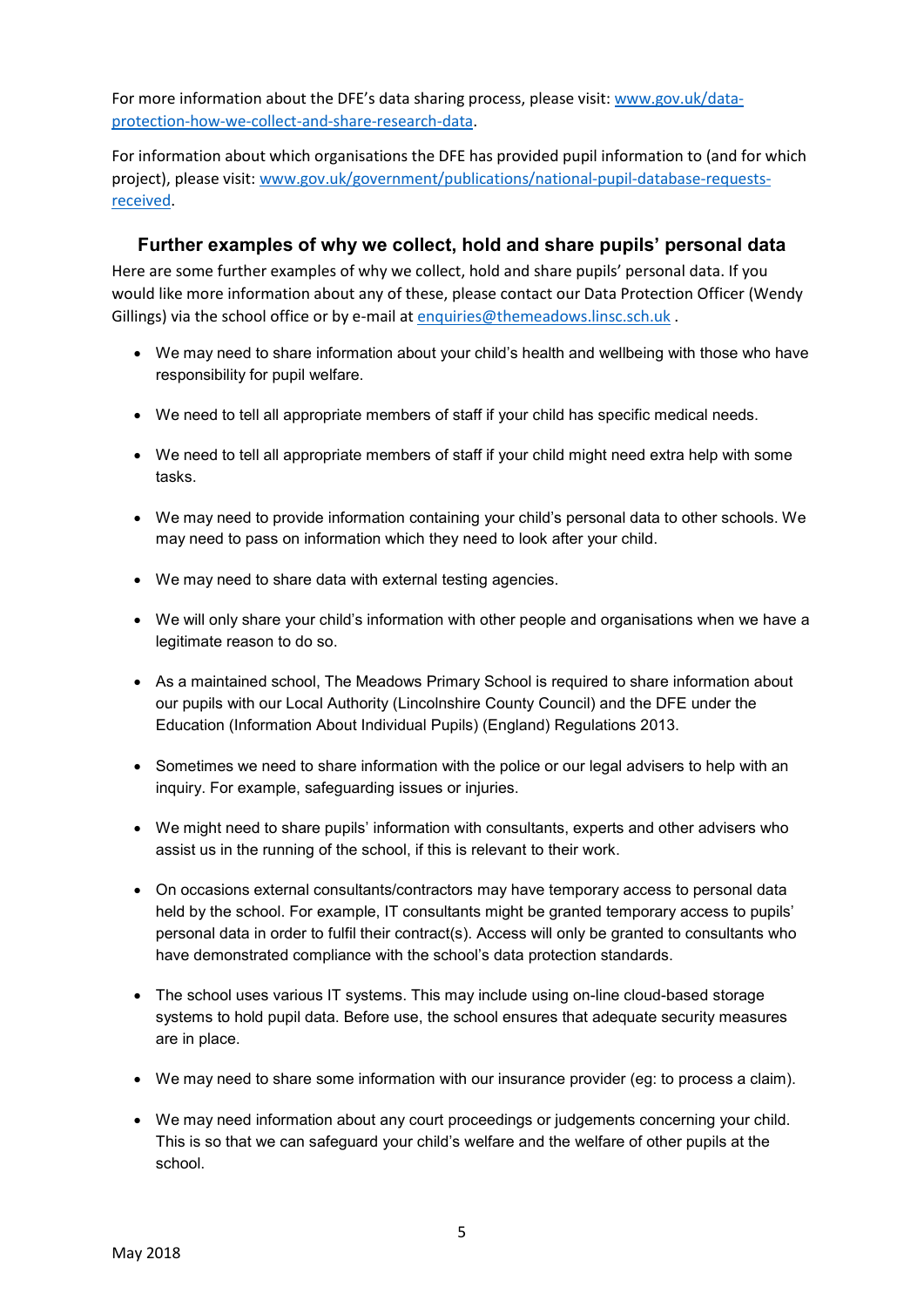- We may monitor your child's use of the school's email, internet and other electronic devices provided by the school eg: iPads. We monitor in order to ensure appropriate use of these items and to confirm your child is not putting themselves at risk.
- We publish our end of Key Stage assessment data and other news on the school's website. We may send articles, photographs and videos to local and national news outlets to celebrate the school's successes, where consent has been granted by parents.

## **Automated decision-making and profiling**

We do not make automatic decisions or undertake automated decisions regarding individuals to evaluate certain information about an individual (profiling)

# **Special categories of personal data**

We must also comply with additional conditions where we process special categories of personal data. These special categories include: personal information revealing racial or ethnic origin, religious beliefs and health information.

Some of the reasons we process such data on pupils include:

- Legal claims. The processing is necessary for the establishment, exercise or defence of legal claims. This allows us to share information with our legal advisers and insurers.
- Medical purposes. This includes medical treatment and the management of healthcare service.
- For compiling census data as required by law.

## **How do we protect pupils' personal data?**

We take the security of pupils' personal data very seriously. We have internal policies and controls in place to try to ensure that data is not lost, accidentally destroyed, misused or disclosed, and is not accessed except by its employees in the performance of their duties.

Where we engage third parties to process personal data on our behalf, they do so based on written Terms and Conditions, are under a duty of confidentiality and are obliged to ensure the security of data. For example, we ensure the school uses encrypted devices, uses passwords, virus protection and has appropriate firewalls.

### **Sending information to other countries**

With cloud-based storage and some other services sometimes being supplied outside the UK, personal data can be sent to other jurisdictions.

Our servers and storage systems are based in the EU or the European Economic Area (EEA) and we have ensured that appropriate safeguards are in place to protect our pupils' personal data.

# **How long do we keep pupils' personal data?**

We keep pupils' personal data for the time they are at our school. We will also keep certain information after pupils have left the school. A copy of our Retention Schedule is available from the school website or from the school office.

## **What rights do you have in rela**t**ion to your child's information?**

With the introduction of the General Data Protection Regulations (GDPR) in May 2018, you will have the following rights in relation to your child's and your personal data. Some of these rights are new.